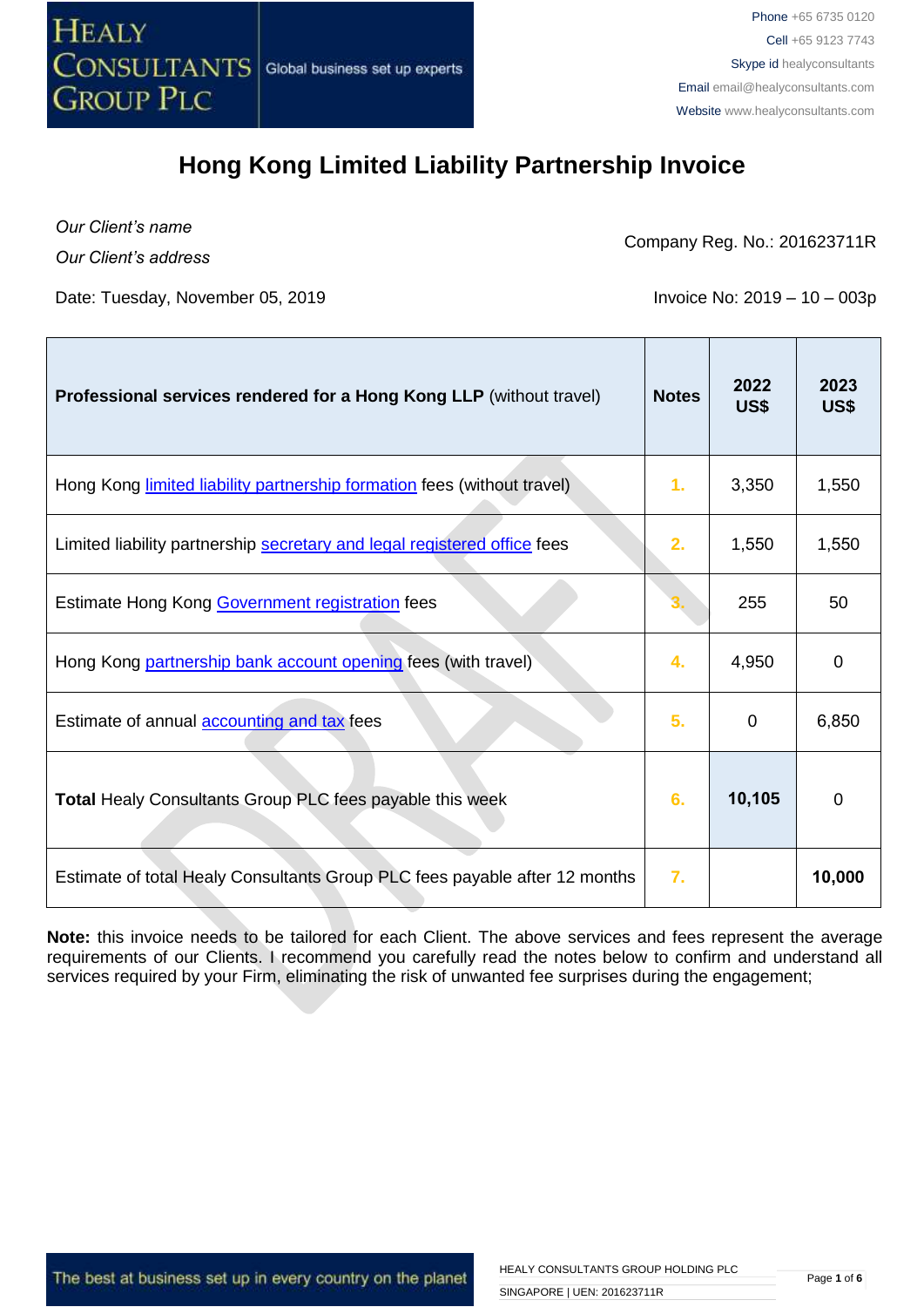

#### *Notes to invoice above*

**1.** Healy Consultants Group PLC's fees to legally register our Clients' Hong Kong LLP within [one week \(click](http://www.healyconsultants.com/hong-kong-company-registration/incorporation-steps/)  [link\)](http://www.healyconsultants.com/hong-kong-company-registration/incorporation-steps/) by **i)** providing MA&A for our Client's business activities **ii)** reserving a limited liability partnership name with [Companies Registry](http://www.cr.gov.hk/en/public/services.htm) **iii)** settling our accountant and lawyer fees and **iv)** preparing a high quality limited liability partnership registration application for Companies Registry:

From the 1st of April 2017, the Hong Kong Inland Revenue Department increased the Business Registration Certificate fee from HK\$ 250 to HK\$ 2,250. Al[l engagement fees](http://www.healyconsultants.com/company-registration-fees/) (click link) are agreed and paid up front and agree to the fees published on our country web pages. Consequently, there are no hidden fees, surprises or ambushes throughout the engagement. All engagement deadlines are agreed up front in the form of a [detailed project plan,](http://www.healyconsultants.com/index-important-links/example-project-plan/) mapping out [deliverables](http://www.healyconsultants.com/deliverables-to-our-clients/) by week throughout the engagement term;



Every week during the engagement, Healy Consultants Group PLC will email our Client a [detailed status](http://www.healyconsultants.com/index-important-links/weekly-engagement-status-email/)  [update.](http://www.healyconsultants.com/index-important-links/weekly-engagement-status-email/) Our Client is immediately informed of engagement problems together with solutions. Your dedicated engagement manager is reachable by phone, Skype, live chat and email and will communicate in your preferred language;

**2.** In accordance with [Hong Kong New Companies Ordinance](http://www.cr.gov.hk/en/companies_ordinance/docs/NewCO_C622_HL_FullVersion-e.pdf) (click link), each Hong Kong LLP must appoint a secretary, who may be a natural person or a body corporate, but the secretary must be resident in Hong Kong. Healy Consultants Group PLC will act as your Hong Kong limited liability partnership secretary, for which our annual responsibilities include **i)** preparation and filing of the annual return, **ii)** securely maintaining limited liability partnership books, **iii)** liaising with the Hong Kong Government on behalf of our Client, **iv)** legal filing of changes of limited liability partnership structure and **v)** reminding our Client of statutory deadlines;

In accordance with the [Hong Kong New Companies Ordinance,](http://www.cr.gov.hk/en/companies_ordinance/docs/NewCO_C622_HL_FullVersion-e.pdf) a limited liability partnership shall as from the date of its incorporation have a legal registered office in Hong Kong, to which all official Government communications and notices may be addressed. To comply with this statutory requirement, Healy Consultants Group PLC Hong Kong business office will be the registered office address for your Hong Kong limited liability partnership. Thereafter, this address will be used to receive Government correspondence including **i)** tax letters **ii)** notice of the legal annual return and **iii)** all government communications. Most of our Clients wish to place [Healy Consultants Group PLC's](http://www.healyconsultants.com/corporate-outsourcing-services/company-secretary-and-legal-registered-office/) office address on invoices, contracts, websites and business cards;

- **3.** This fee is an estimate of government costs payable during your Firm's engagement. For transparency purposes, all government fee payments will be supported by original receipts and invoices. Examples of government costs include **i)** reserving the limited liability partnership name with th[e Companies Registry,](http://www.cr.gov.hk/en/public/services.htm) **ii)** obtain the certificate of incorporation with the [Companies Registry](http://www.cr.gov.hk/en/public/services.htm) and **iii)** sign up with [Inland Revenue](http://www.ird.gov.hk/eng/welcome.htm)  [Department.](http://www.ird.gov.hk/eng/welcome.htm) Following engagement completion, Healy Consultants Group PLC will refund our Client any excess of funds received over actual Government costs paid;
- **4.** Healy Consultants Group PLC will be pleased to open a Hong Kong partnership bank account, most likely with HSBC Hong Kong. It is a time consuming task, Healy Consultants Group PLC will shelter our Client from the administrative challenges. Unfortunately, all Hong Kong banks will request a one-hour bank interview with each bank signatory and partner. Consequently, [travel to Hong Kong](http://www.healyconsultants.com/hong-kong-company-registration/concierge-services/) (click link) is compulsory, no exceptions.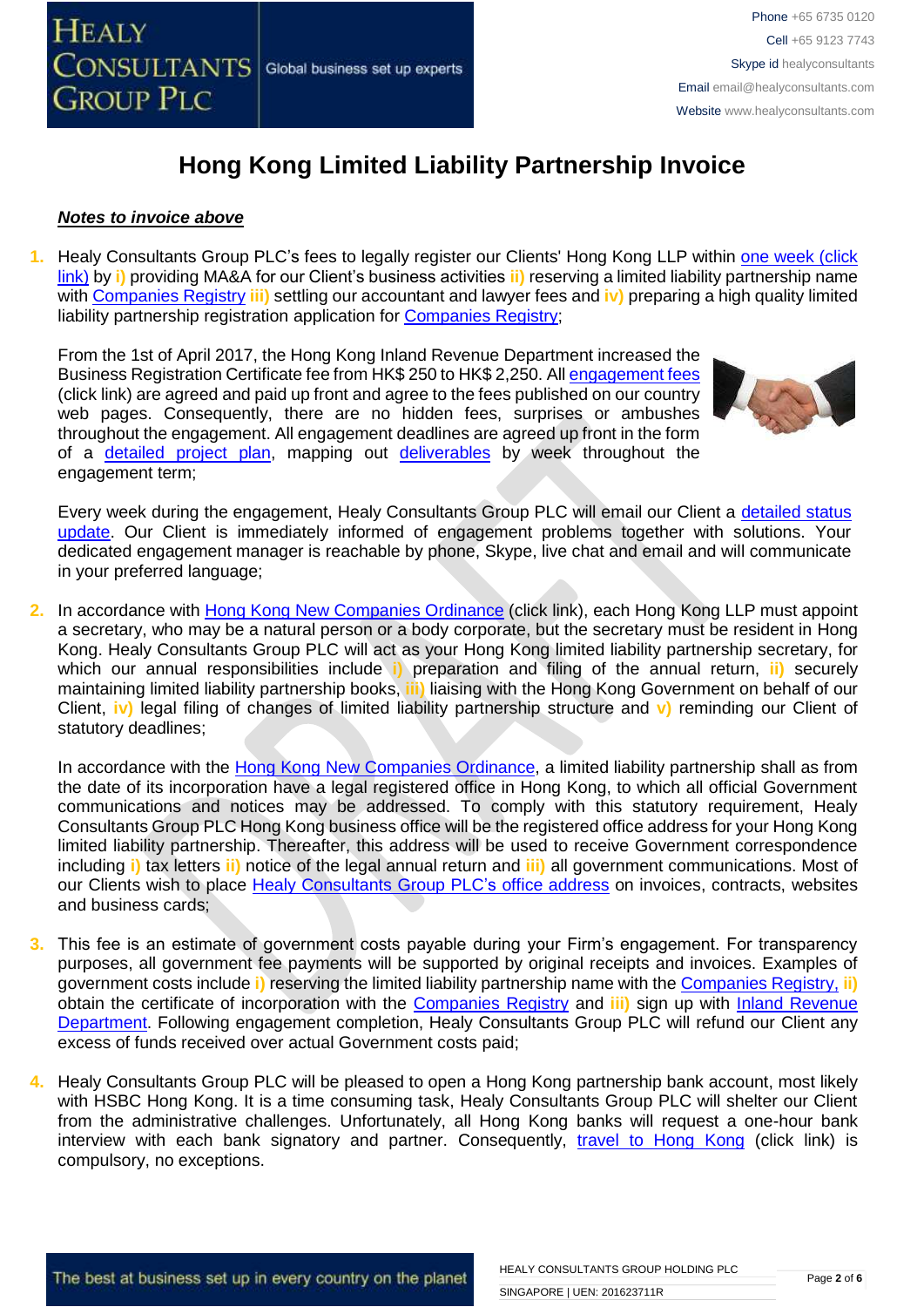

As you can appreciate, it is a difficult task to obtain bank account approval through a newly formed limited liability partnership, when partners and bank signatories reside overseas. Healy Consultants Group PLC will prepare a business plan for the bank to optimize the probability of partnership bank account approval;

A more efficient, non-travel alternative is not to have a Hong Kong partnership bank account. Instead, open [an international partnership](http://www.healyconsultants.com/international-banking/) bank account (click link) outside of Hong Kong. Examples include New York, Germany, Liechtenstein, Austria, Bulgaria, South Africa, Australia, London, South America or Dubai. All banks will be top tier banks in these countries with excellent internet banking services. Example of our global banking partners include HSBC, Standard Chartered Bank, Citibank, Barclays, ABN Amro, Bank of China, ANZ bank, Standard Bank, UBS, Credit Suisse;

The banks enjoys ultimate power of approval of partnership bank account applications. Consequently, guaranteed success is outside of Healy Consultants Group PLC's control. What is inside our control is the preparation and submission of a high-quality bank application that maximizes the likelihood of approval;







There are additional partnership bank account opening fees for those Clients who **i)** appoint Healy Consultants Group PLC nominee limited partners to their Hong Kong limited liability partnership and **ii)** wish to open a Hong Kong partnership bank account. Because Healy Consultants Group PLC nominee partners must to travel to Hong Kong to meet the bank, our total fee for the partnership bank account opening will be increased to US\$5,950 to cover flight and hotel costs;

Global banks continue to tighten partnership bank account opening procedures, their internal compliance departments completing more thorough due diligence of Clients. Consequently, our Clients should expect the bank account approval period to take up to 4 weeks. Furthermore, global banks now require evidence of proof of business in the country where the partnership bank account will be, including sales contracts or lease agreement;

- **5.** For an active trading limited liability partnership, these [accounting](http://www.healyconsultants.com/hong-kong-company-registration/accounting-legal/) and tax fees are an estimate of Healy Consultants Group PLC fees to efficiently and effectively discharge your annual limited liability partnership accounting and tax obligations. Following receipt of a set of draft accounting numbers from your limited liability partnership, Healy Consultants Group PLC will more accurately advise accounting and tax fees. For a dormant limited liability partnership, Healy Consultants Group PLC fees are only US\$950;
- **6.** All fees quoted in this invoice correspond to fees quoted [on Healy Consultants Group PLC's website.](http://www.healyconsultants.com/company-registration-fees/) Please review this invoice carefully to identify errors. During the rush of the business day, it is possible that Healy Consultants Group PLC inadvertently made fee calculation errors, typing errors or omitted services or omitted historic fee payments from Clients. In the unfortunate event you identify invoice errors, please revert to me directly re the same. I apologize in advance if I or my staff made invoice errors;
- **7.** Assuming our Clients re-engage Healy Consultants Group PLC in year 2, this fee is an estimate of the fees payable next year, 12 months after the date of limited liability partnership registration;
- **8.** Engage Healy Consultants Group PLC to [project manage](http://www.healyconsultants.com/project-manage-engagements/) business set up in every country on the planet. We are the best in the [world](http://www.healyconsultants.com/best-in-the-world/) at what we do, timely completing the  $A$  to  $Z$  of every country engagement;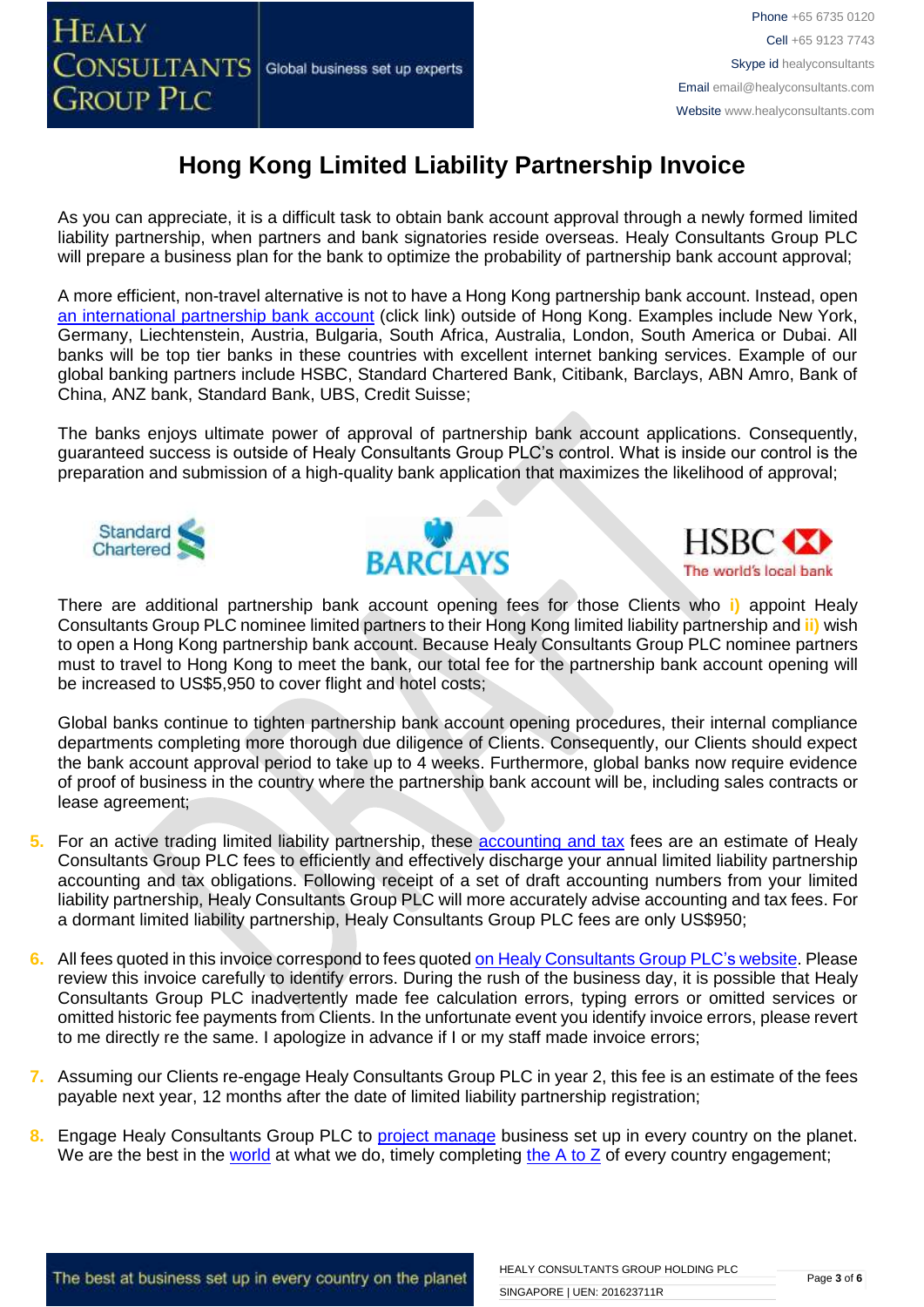- **9.** The fees quoted in this invoice are a prediction of the fees required to efficiently and effectively complete this engagement in a timely manner. If during the engagement Healy Consultants Group PLC realizes that the project is more complex than anticipated, requiring a large additional investment of time, my Firm will revert to request additional fees;
- **10.** According to the [Amendment Ordinance from 2012,](https://www.doj.gov.hk/eng/public/pdf/2016/LLP_Ordinance_e.pdf) every Hong Kong LLP operating as law Firm must maintain top-up insurance to indemnify the loss that exceeds the mandatory cover for a law firm up to an amount not less than HK\$10 million in respect of any one claim;
- 11. If our Client requires non-resident nominee partner services [\(click link\),](http://www.healyconsultants.com/corporate-outsourcing-services/nominee-shareholders-directors/) Healy Consultants Group PLC will be pleased to assist. Our fee to be a non-resident nominee partner amounts to US\$6,600 per annum. Being the a limited partner of a Client's limited liability partnership exposes Healy Consultants Group PLC to reputation, litigation and financial risk;
- **12.** In accordance with the [Hong Kong Legal](https://www.doj.gov.hk/eng/public/pdf/2016/LLP_Ordinance_e.pdf) Ordinance there is no minimum issued share capital required for a Hong Kong LLP;
- **13.** Monthly, quarterly and mid-year Government tax obligations include **i)** monthly payroll reporting and **ii)** quarterly GST returns. If you need our help, Healy Consultants Group PLC can complete monthly Government reporting for a monthly fee of US\$1,600. Healy Consultants Group PLC's monthly support will include **i)** receive in Dropbox the monthly invoices from our client **ii)** label monthly bank statement transactions and **iii)** monitor monthly profit levels to minimize annual tax **iv)** submission of monthly employee payroll reporting;
- 14. If required, Healy Consultants Group PLC will be pleased to assist your firm to secure employee [visa](http://www.healyconsultants.com/hong-kong-company-registration/formation-support-services/) approvals. Our fee is US\$7,950 for the first employee, US\$6,950 for the second employee, US\$5,950 per employee thereafter. Our employee visa fees includes preparation of a quality visa application and submitting to the correct Government immigration officers. The Government enjoys ultimate power of approval of visa applications. Consequently, guaranteed success is outside of Healy Consultants Group PLC's control. What is inside our control is the preparation and submission of a high quality immigration visa application that maximizes the likelihood of visa approval;
- **15.** Depending on our Client's business and nationality, the Hong Kong Government may require a special regulatory license to carry on your business in the country. Healy Consultants Group PLC will assist our Client secure license approval; there may be additional engagement fees. However, the Government enjoys ultimate power of approval of limited liability partnership registrations and business licenses;
- **16.** During the engagement, partner documents may need to be translated into the local language; before the Government and Bank approves limited liability partnership registration and partnership bank account opening respectively. Consequently, our Client should budget for possible additional translation and embassy attestation fees. Either our Client or Healy Consultants Group PLC can complete this administrative task;

As always, Healy Consultants Group PLC will negotiate with all third parties to eliminate or reduce additional engagement costs. For transparency purposes, all third-party fee payments will be supported by original receipts and invoices. Examples of possible third-party payments include **i)** embassy fees **ii)** notary public costs **iii)** official translator fees;

The best at business set up in every country on the planet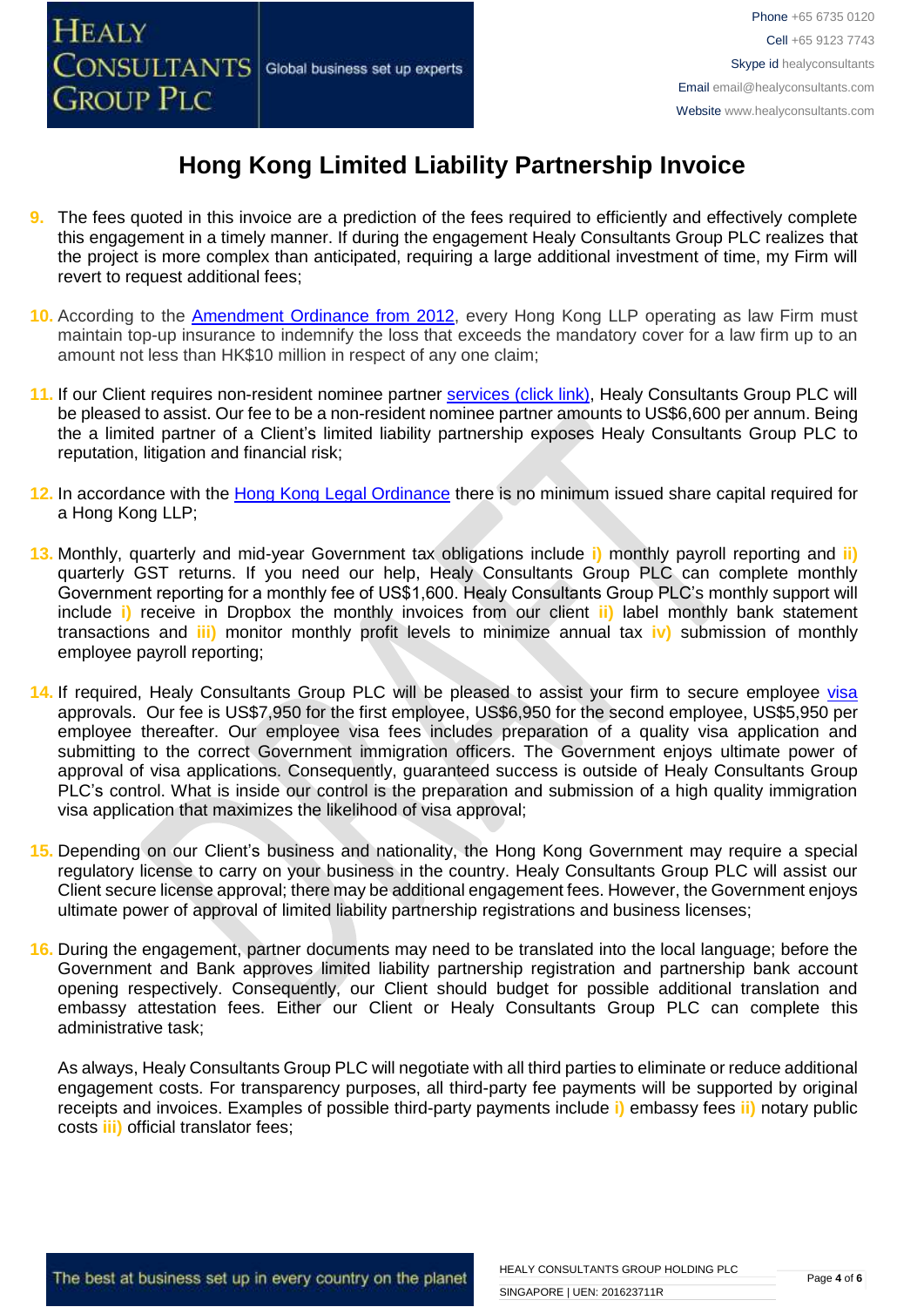

- **17.** Some of our Clients request Healy Consultants Group PLC to provide temporary shared [office space](http://www.healyconsultants.com/virtual-office/) for 6 months until their preferred business premises is found. If your Firm requires this service, our one-time fee is US\$950. Monthly rental thereafter is paid directly to the landlord, independently of Healy Consultants Group PLC;
- **18.** Some of our Clients require an [immediate Hong Kong solution](http://www.healyconsultants.com/hong-kong-company-registration/turnkey-solutions/) (click link). With this strategy, within a day Healy Consultants Group PLC can supply our Client **i)** an existing dormant limited liability partnership number and **ii)** an already approved Hong Kong partnership bank account number and **iii)** a business address. Turnkey solutions are attractive to those entrepreneurs who wish to immediately close a country deal, sign a contract or invoice a customer. Our Clients will not have to travel to Hong Kong for change of bank signatory;



- **19.** It is important our Clients are aware of their personal and partnership tax obligations in their country of residence and domicile. Let us know if you need Healy Consultants Group PLC help to clarify your local and international annual tax reporting obligations;
- **20.** As stipulated on our **business website** and in section 3 of our engagement letter, Healy Consultants Group PLC will only commence the engagement following **i)** settlement of our fees and **ii)** completion and signing of our legal engagement letter;
- 21. Healy Consultants Group PLC will only register your limited liability partnership after 75% of due diligence [documentation](http://www.healyconsultants.com/due-diligence/) is received by email. Healy Consultants Group PLC will only open a partnership bank account after 100% of the Client's original due diligence documentation is received by courier;
- 22. During the annual renewal engagement with our Client, our in-house Legal and Compliance Department [\(click link\)](http://www.healyconsultants.com/about-us/key-personnel/cai-xin-profile/) reviews the quality and completeness of our Client file. Consequently, Healy Consultants Group PLC may revert to our Client to ask for more up to date [due diligence documentation;](http://www.healyconsultants.com/due-diligence/)
- **23.** To assist our Clients to minimize foreign exchange costs, we offer the payment in SG\$, Euro, Pounds or US\$. Kindly let me know in which currency your Firm prefers to settle our fees and I will send an updated invoice, thank you;
- 24. Some of our Clients engage Healy Consultants Group PLC to [recruit \(click link\)](http://www.healyconsultants.com/corporate-outsourcing-services/how-we-help-our-clients-recruit-quality-employees/) local employees. We have a lot of experience in this area and we are quite skilled at securing quality candidates for our Clients;